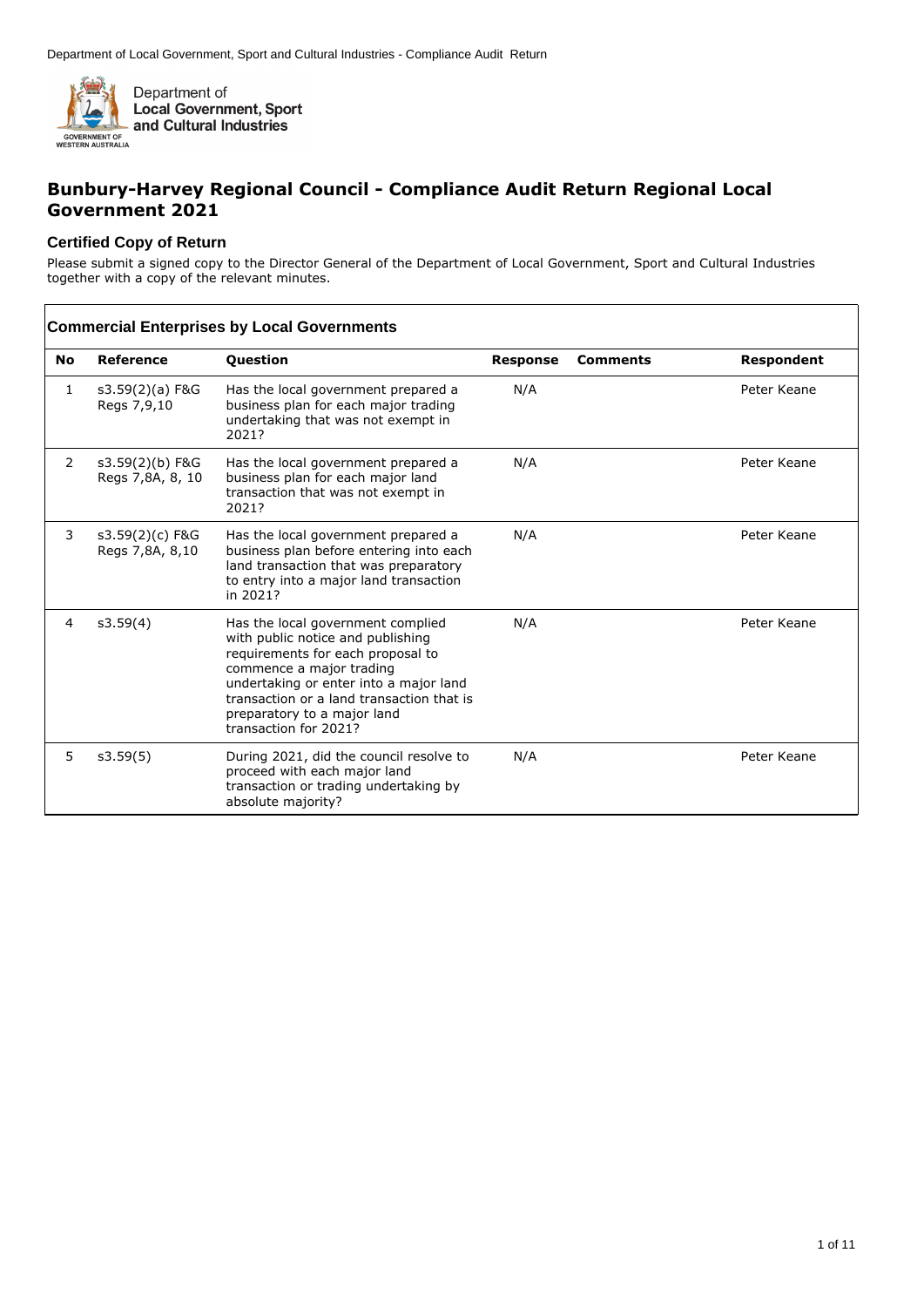

| No             | <b>Reference</b>                  | Question                                                                                                                                              | <b>Response</b> | <b>Comments</b> | <b>Respondent</b> |
|----------------|-----------------------------------|-------------------------------------------------------------------------------------------------------------------------------------------------------|-----------------|-----------------|-------------------|
| $\mathbf{1}$   | s5.16                             | Were all delegations to committees<br>resolved by absolute majority?                                                                                  | N/A             |                 | Peter Keane       |
| 2              | s5.16                             | Were all delegations to committees in<br>writing?                                                                                                     | N/A             |                 | Peter Keane       |
| 3              | s5.17                             | Were all delegations to committees<br>within the limits specified in section<br>5.17?                                                                 | N/A             |                 | Peter Keane       |
| $\overline{4}$ | s5.18                             | Were all delegations to committees<br>recorded in a register of delegations?                                                                          | N/A             |                 | Peter Keane       |
| 5              | s5.18                             | Has council reviewed delegations to its<br>committees in the 2020/2021 financial<br>year?                                                             | N/A             |                 | Peter Keane       |
| 6              | s5.42(1) & s5.43<br>Admin Reg 18G | Did the powers and duties delegated to<br>the CEO exclude those listed in section<br>5.43 of the Act?                                                 | Yes             |                 | Peter Keane       |
| 7              | s5.42(1)                          | Were all delegations to the CEO<br>resolved by an absolute majority?                                                                                  | Yes             |                 | Peter Keane       |
| 8              | s5.42(2)                          | Were all delegations to the CEO in<br>writing?                                                                                                        | Yes             |                 | Peter Keane       |
| 9              | s5.44(2)                          | Were all delegations by the CEO to any<br>employee in writing?                                                                                        | N/A             |                 | Peter Keane       |
| 10             | $s5.16(3)(b)$ &<br>s5.45(1)(b)    | Were all decisions by the council to<br>amend or revoke a delegation made by<br>absolute majority?                                                    | N/A             |                 | Peter Keane       |
| 11             | s5.46(1)                          | Has the CEO kept a register of all<br>delegations made under Division 4 of<br>the Act to the CEO and to employees?                                    | N/A             |                 | Peter Keane       |
| 12             | s5.46(2)                          | Were all delegations made under<br>Division 4 of the Act reviewed by the<br>delegator at least once during the<br>2020/2021 financial year?           | N/A             |                 | Peter Keane       |
| 13             | s5.46(3) Admin<br>Reg 19          | Did all persons exercising a delegated<br>power or duty under the Act keep, on<br>all occasions, a written record in<br>accordance with Admin Reg 19? | N/A             |                 | Peter Keane       |

# **Disclosure of Interest**

| No | Reference | <b>Question</b>                                                                                                                                                                                                                                                                        | Response | Comments | Respondent  |
|----|-----------|----------------------------------------------------------------------------------------------------------------------------------------------------------------------------------------------------------------------------------------------------------------------------------------|----------|----------|-------------|
|    | s5.67     | Where a council member disclosed an<br>interest in a matter and did not have<br>participation approval under sections<br>5.68 or 5.69, did the council member<br>ensure that they did not remain<br>present to participate in discussion or<br>decision making relating to the matter? | Yes      |          | Peter Keane |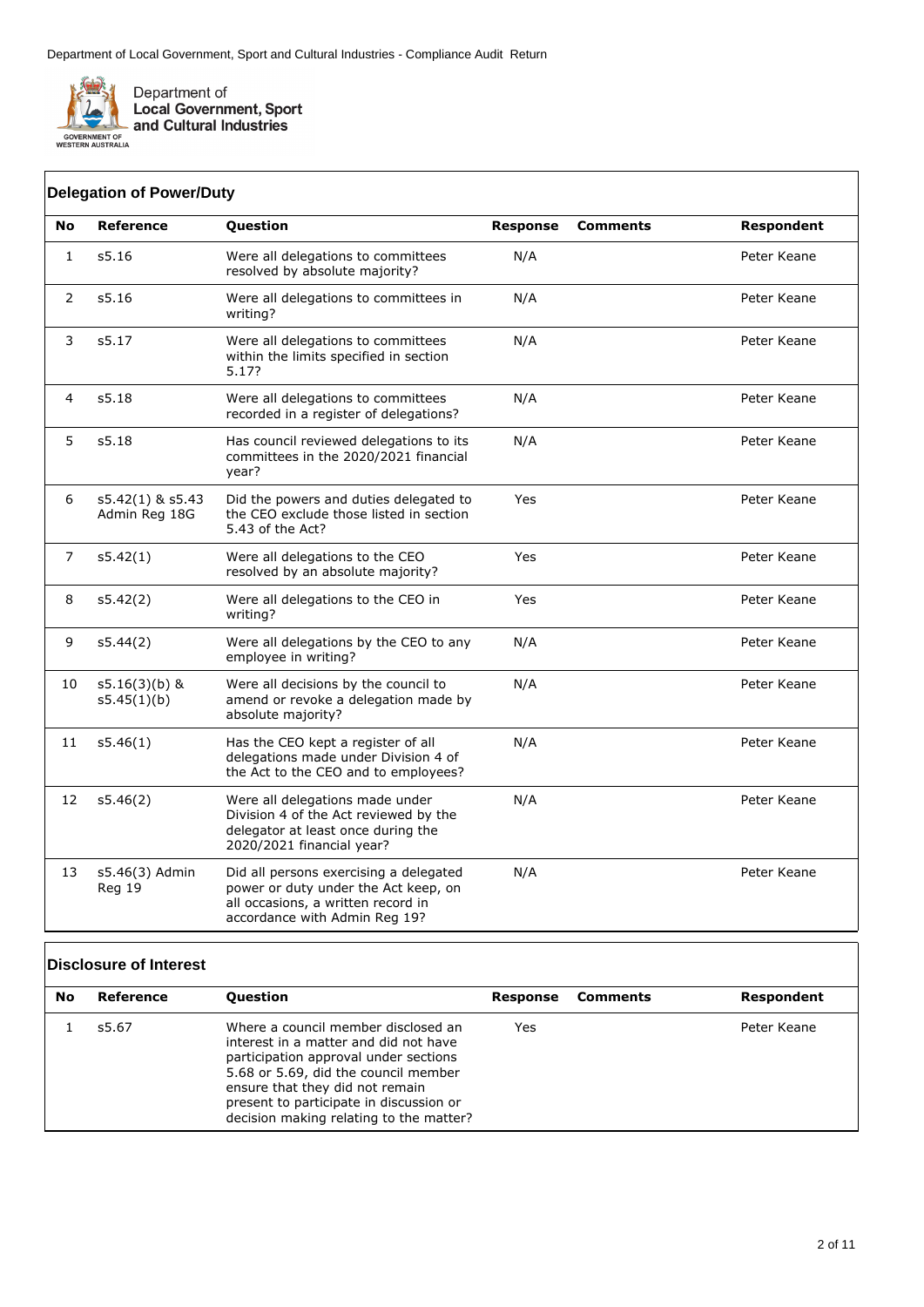

Department of<br>Local Government, Sport<br>and Cultural Industries

| No | <b>Reference</b>                      | Question                                                                                                                                                                                                                                                   | <b>Response</b> | <b>Comments</b> | Respondent  |
|----|---------------------------------------|------------------------------------------------------------------------------------------------------------------------------------------------------------------------------------------------------------------------------------------------------------|-----------------|-----------------|-------------|
| 2  | s5.68(2) & s5.69<br>(5) Admin Reg 21A | Were all decisions regarding<br>participation approval, including the<br>extent of participation allowed and,<br>where relevant, the information<br>required by Admin Reg 21A, recorded<br>in the minutes of the relevant council<br>or committee meeting? | Yes             |                 | Peter Keane |
| 3  | s5.73                                 | Were disclosures under section<br>sections 5.65, 5.70 or 5.71A(3)<br>recorded in the minutes of the meeting<br>at which the disclosures were made?                                                                                                         | Yes             |                 | Peter Keane |
| 4  | s5.75 Admin Reg<br>22, Form 2         | Was a primary return in the prescribed<br>form lodged by all relevant persons<br>within three months of their start day?                                                                                                                                   | Yes             |                 | Peter Keane |
| 5  | s5.76 Admin Reg<br>23, Form 3         | Was an annual return in the prescribed<br>form lodged by all relevant persons by<br>31 August 2021?                                                                                                                                                        | Yes             |                 | Peter Keane |
| 6  | s5.77                                 | On receipt of a primary or annual<br>return, did the CEO, or the<br>mayor/president, give written<br>acknowledgment of having received<br>the return?                                                                                                      | Yes             |                 | Peter Keane |
| 7  | $s5.88(1)$ & $(2)(a)$                 | Did the CEO keep a register of financial<br>interests which contained the returns<br>lodged under sections 5.75 and 5.76?                                                                                                                                  | Yes             |                 | Peter Keane |
| 8  | $s5.88(1)$ & $(2)(b)$<br>Admin Reg 28 | Did the CEO keep a register of financial<br>interests which contained a record of<br>disclosures made under sections 5.65,<br>5.70, 5.71 and 5.71A, in the form<br>prescribed in Admin Reg 28?                                                             | Yes             |                 | Peter Keane |
| 9  | s5.88(3)                              | When a person ceased to be a person<br>required to lodge a return under<br>sections 5.75 and 5.76, did the CEO<br>remove from the register all returns<br>relating to that person?                                                                         | Yes             |                 | Peter Keane |
| 10 | s5.88(4)                              | Have all returns removed from the<br>register in accordance with section<br>5.88(3) been kept for a period of at<br>least five years after the person who<br>lodged the return(s) ceased to be a<br>person required to lodge a return?                     | Yes             |                 | Peter Keane |
| 11 | $s5.89A(1)$ , (2) &                   | Did the CEO keep a register of gifts<br>(3) Admin Reg 28A which contained a record of disclosures<br>made under sections 5.87A and 5.87B,<br>in the form prescribed in Admin Reg<br>28A?                                                                   | Yes             |                 | Peter Keane |
| 12 | s5.89A(5) & (5A)                      | Did the CEO publish an up-to-date<br>version of the gift register on the local<br>government's website?                                                                                                                                                    | Yes             |                 | Peter Keane |
| 13 | s5.89A(6)                             | When a person ceases to be a person<br>who is required to make a disclosure<br>under section 5.87A or 5.87B, did the<br>CEO remove from the register all<br>records relating to that person?                                                               | Yes             |                 | Peter Keane |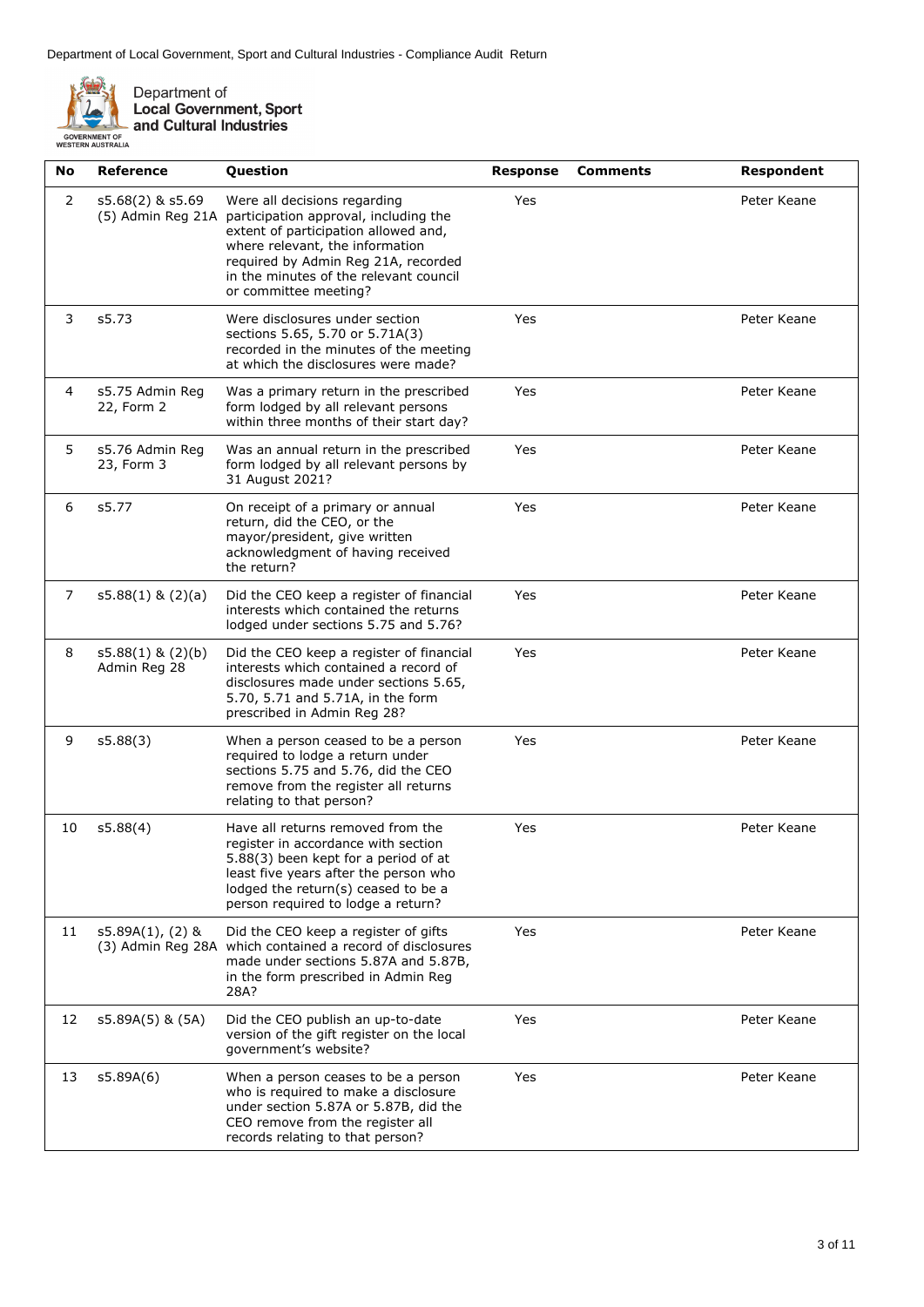

Department of<br>Local Government, Sport<br>and Cultural Industries

| No | <b>Reference</b>                                   | Question                                                                                                                                                                                                                                                                                                                     | <b>Response</b> | <b>Comments</b> | Respondent  |
|----|----------------------------------------------------|------------------------------------------------------------------------------------------------------------------------------------------------------------------------------------------------------------------------------------------------------------------------------------------------------------------------------|-----------------|-----------------|-------------|
| 14 | s5.89A(7)                                          | Have copies of all records removed<br>from the register under section 5.89A<br>(6) been kept for a period of at least<br>five years after the person ceases to<br>be a person required to make a<br>disclosure?                                                                                                              | Yes             |                 | Peter Keane |
| 15 | <b>Rules of Conduct</b><br>Reg 11(1), (2) &<br>(4) | Where a council member had an<br>interest that could, or could reasonably<br>be perceived to, adversely affect the<br>impartiality of the person, did they<br>disclose the interest in accordance with<br>Rules of Conduct Reg 11(2)?*                                                                                       | Yes             |                 | Peter Keane |
|    |                                                    | *Question not applicable after 2 Feb<br>2021                                                                                                                                                                                                                                                                                 |                 |                 |             |
| 16 | <b>Rules of Conduct</b><br>Reg 11(6)               | Where a council member disclosed an<br>interest under Rules of Conduct Reg<br>$11(2)$ was the nature of the interest<br>recorded in the minutes?*                                                                                                                                                                            | Yes             |                 | Peter Keane |
|    |                                                    | *Question not applicable after 2 Feb<br>2021                                                                                                                                                                                                                                                                                 |                 |                 |             |
| 17 | $s5.70(2)$ & (3)                                   | Where an employee had an interest in<br>any matter in respect of which the<br>employee provided advice or a report<br>directly to council or a committee, did<br>that person disclose the nature and<br>extent of that interest when giving the<br>advice or report?                                                         | Yes             |                 | Peter Keane |
| 18 | s5.71A & s5.71B<br>(5)                             | Where council applied to the Minister<br>to allow the CEO to provide advice or a<br>report to which a disclosure under<br>s5.71A(1) relates, did the application<br>include details of the nature of the<br>interest disclosed and any other<br>information required by the Minister for<br>the purposes of the application? | N/A             |                 | Peter Keane |
| 19 | s5.71B(6) &<br>s5.71B(7)                           | Was any decision made by the Minister<br>under subsection 5.71B(6) recorded in<br>the minutes of the council meeting at<br>which the decision was considered?                                                                                                                                                                | N/A             |                 | Peter Keane |
| 20 | 34B & 34C                                          | s5.103 Admin Regs Has the local government adopted a<br>code of conduct in accordance with<br>Admin Regs 34B and 34C to be<br>observed by council members,<br>committee members and employees?*<br>*Question not applicable after 2 Feb                                                                                      | Yes             |                 | Peter Keane |
|    |                                                    | 2021                                                                                                                                                                                                                                                                                                                         |                 |                 |             |
| 21 | Admin Reg 34B(5)                                   | Has the CEO kept a register of<br>notifiable gifts in accordance with<br>Admin Reg 34B(5)?*                                                                                                                                                                                                                                  | Yes             |                 | Peter Keane |
|    |                                                    | *Question not applicable after 2 Feb<br>2021                                                                                                                                                                                                                                                                                 |                 |                 |             |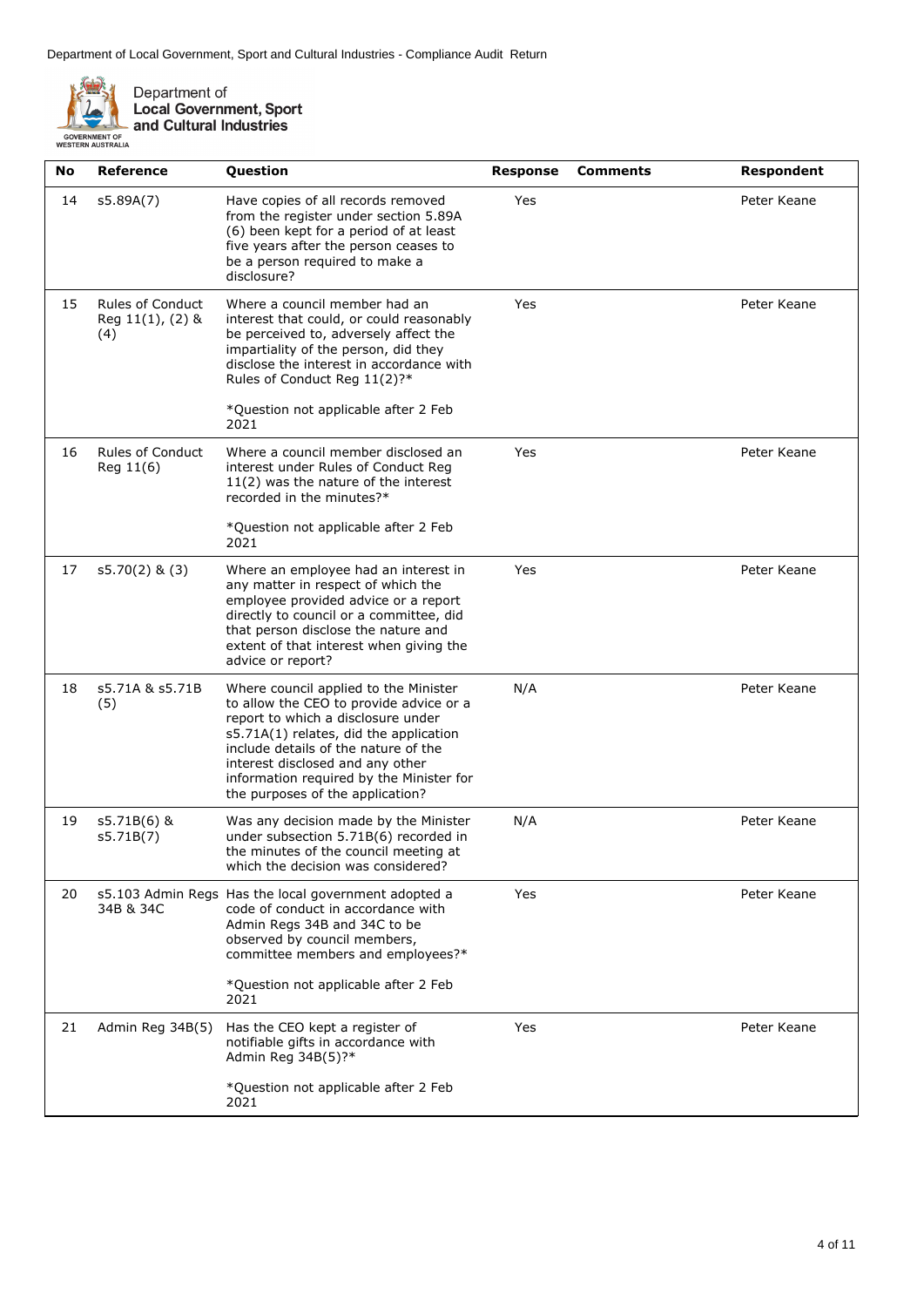

Department of<br>Local Government, Sport<br>and Cultural Industries

| <b>No</b> | Reference         | Question                                                                                                                                                                                                                                                                      | Response | <b>Comments</b> | <b>Respondent</b> |
|-----------|-------------------|-------------------------------------------------------------------------------------------------------------------------------------------------------------------------------------------------------------------------------------------------------------------------------|----------|-----------------|-------------------|
| 22        | s5.104(1)         | Did the local government prepare and<br>adopt, by absolute majority, a code of<br>conduct to be observed by council<br>members, committee members and<br>candidates within 3 months of the<br>prescribed model code of conduct<br>coming into operation (3 February<br>2021)? | Yes      |                 | Peter Keane       |
| 23        | $s5.104(3)$ & (4) | Did the local government adopt<br>additional requirements in addition to<br>the model code of conduct? If yes,<br>does it comply with section $5.104(3)$<br>and $(4)$ ?                                                                                                       | N/A      |                 | Peter Keane       |
| 24        | s5.104(7)         | Did the CEO publish an up-to-date<br>version of the adopted code of conduct<br>on the local government's website?                                                                                                                                                             | Yes      |                 | Peter Keane       |
| 25        | $s5.51A(1)$ & (3) | Did the CEO prepare, and implement<br>and publish an up-to-date version on<br>the local government's website, a code<br>of conduct to be observed by<br>employees of the local government?                                                                                    | Yes      |                 | Peter Keane       |

# **Disposal of Property**

| <b>No</b> | Reference | <b>Question</b>                                                                                                                                                                                                    | Response | <b>Comments</b>                    | Respondent  |
|-----------|-----------|--------------------------------------------------------------------------------------------------------------------------------------------------------------------------------------------------------------------|----------|------------------------------------|-------------|
|           | s3.58(3)  | Where the local government disposed<br>of property other than by public<br>auction or tender, did it dispose of the<br>property in accordance with section<br>3.58(3) (unless section 3.58(5)<br>applies)?         | N/A      | No disposal of property<br>in 2021 | Peter Keane |
|           | s3.58(4)  | Where the local government disposed<br>of property under section 3.58(3), did<br>it provide details, as prescribed by<br>section 3.58(4), in the required local<br>public notice for each disposal of<br>property? | N/A      | No disposal of property<br>in 2021 | Peter Keane |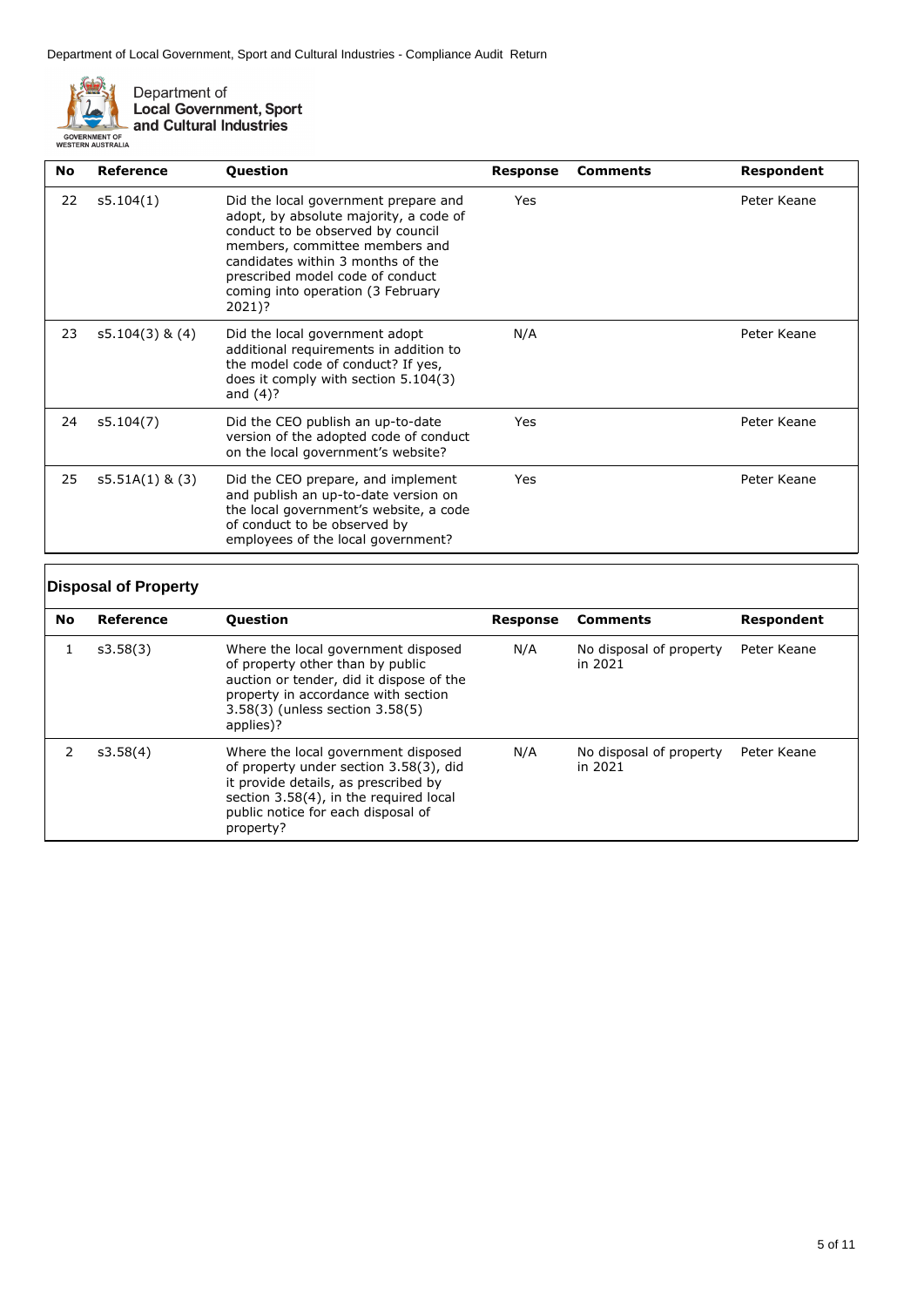

| <b>Finance</b> |                           |                                                                                                                                                                                                                                                                                                                                                                                                      |                 |                                                                                                                                          |                   |
|----------------|---------------------------|------------------------------------------------------------------------------------------------------------------------------------------------------------------------------------------------------------------------------------------------------------------------------------------------------------------------------------------------------------------------------------------------------|-----------------|------------------------------------------------------------------------------------------------------------------------------------------|-------------------|
| No             | Reference                 | Question                                                                                                                                                                                                                                                                                                                                                                                             | <b>Response</b> | <b>Comments</b>                                                                                                                          | <b>Respondent</b> |
| $\mathbf{1}$   | s7.1A                     | Has the local government established<br>an audit committee and appointed<br>members by absolute majority in<br>accordance with section 7.1A of the<br>Act?                                                                                                                                                                                                                                           | Yes             |                                                                                                                                          | Peter Keane       |
| $\overline{2}$ | s7.1B                     | Where the council delegated to its<br>audit committee any powers or duties<br>under Part 7 of the Act, did it do so by<br>absolute majority?                                                                                                                                                                                                                                                         | Yes             |                                                                                                                                          | Peter Keane       |
| 3              | s7.9(1)                   | Was the auditor's report for the<br>financial year ended 30 June 2021<br>received by the local government by<br>31 December 2021?                                                                                                                                                                                                                                                                    | <b>No</b>       | Signed opinion and<br>documentation received<br>by Auditor General on<br>14/12/21. Submitted to<br>council on 27/01/22 for<br>resolution | Peter Keane       |
| 4              | s7.12A(3)                 | Where the local government<br>determined that matters raised in the<br>auditor's report prepared under s7.9<br>(1) of the Act required action to be<br>taken, did the local government ensure<br>that appropriate action was undertaken<br>in respect of those matters?                                                                                                                              | Yes             |                                                                                                                                          | Peter Keane       |
| 5              | s7.12A(4)(a) & (4)<br>(b) | Where matters identified as significant<br>were reported in the auditor's report,<br>did the local government prepare a<br>report that stated what action the local<br>government had taken or intended to<br>take with respect to each of those<br>matters? Was a copy of the report<br>given to the Minister within three<br>months of the audit report being<br>received by the local government? | N/A             | No action was<br>determined to be taken<br>as a result of the<br>Auditors Report in 2021                                                 | Peter Keane       |
| 6              | s7.12A(5)                 | Within 14 days after the local<br>government gave a report to the<br>Minister under s7.12A(4)(b), did the<br>CEO publish a copy of the report on<br>the local government's official website?                                                                                                                                                                                                         | Yes             |                                                                                                                                          | Peter Keane       |
| $\overline{7}$ | Audit Reg 10(1)           | Was the auditor's report for the<br>financial year ending 30 June received<br>by the local government within 30 days<br>of completion of the audit?                                                                                                                                                                                                                                                  | Yes             |                                                                                                                                          | Peter Keane       |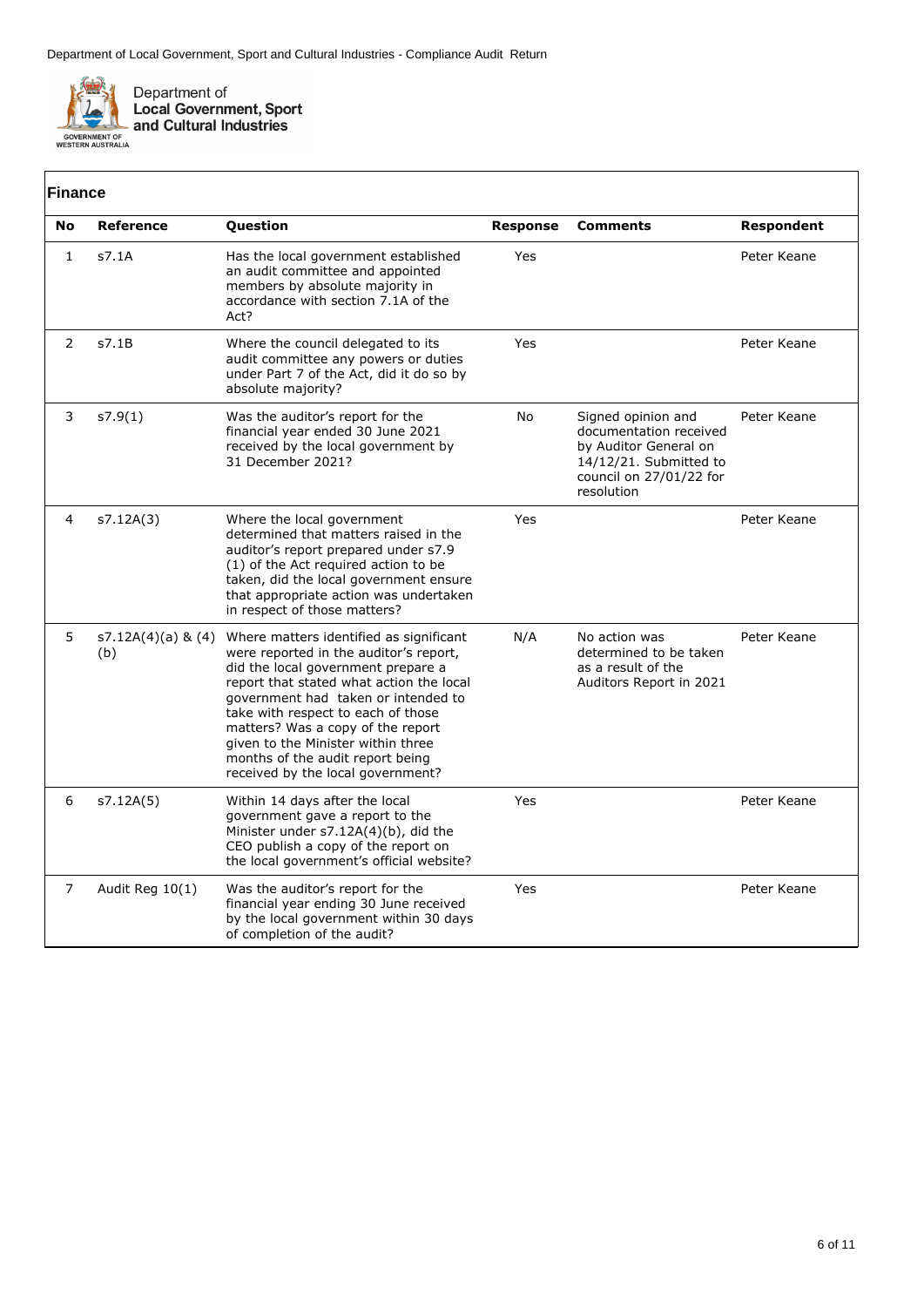

|    | <b>Integrated Planning and Reporting</b> |                                                                                                                                                                                                          |          |                                   |             |
|----|------------------------------------------|----------------------------------------------------------------------------------------------------------------------------------------------------------------------------------------------------------|----------|-----------------------------------|-------------|
| No | Reference                                | <b>Question</b>                                                                                                                                                                                          | Response | <b>Comments</b>                   | Respondent  |
| 1  | Admin Reg 19DA<br>$(1)$ & $(4)$          | Has the local government adopted by<br>absolute majority a corporate business<br>plan?<br>If Yes, please provide the adoption<br>date or the date of the most recent<br>review in the Comments section?  | Yes      | 29 November 2018<br>OC271118-1577 | Peter Keane |
| 2  | Admin Reg 19DA<br>$(2)$ & $(3)$          | Does the corporate business plan<br>comply with the requirements of Admin<br>Reg 19DA(2) & (3)?                                                                                                          | Yes      |                                   | Peter Keane |
| 3  | Admin Reg 19C                            | Has the local government adopted by<br>absolute majority a strategic<br>community plan?<br>If Yes, please provide the adoption<br>date or the date of the most recent<br>review in the Comments section? | Yes      |                                   | Peter Keane |

|     | <b>Local Government Employees</b>        |                                                                                                                                                                        |                 |                                                      |             |
|-----|------------------------------------------|------------------------------------------------------------------------------------------------------------------------------------------------------------------------|-----------------|------------------------------------------------------|-------------|
| No. | Reference                                | <b>Question</b>                                                                                                                                                        | <b>Response</b> | <b>Comments</b>                                      | Respondent  |
| 1   | Admin Reg 18C                            | Did the local government approve a<br>process to be used for the selection<br>and appointment of the CEO before the<br>position of CEO was advertised?                 | Yes             | Acting CEO appointed in Peter Keane<br>December 2021 |             |
| 2   | s5.36(4) & s5.37<br>(3) Admin Reg<br>18A | Were all CEO and/or senior employee<br>vacancies advertised in accordance<br>with Admin Reg 18A?                                                                       | N/A             | Acting CEO role<br>appointed                         | Peter Keane |
| 3   | Admin Reg 18E                            | Was all information provided in<br>applications for the position of CEO<br>true and accurate?                                                                          | Yes             |                                                      | Peter Keane |
| 4   | Admin Reg 18F                            | Was the remuneration and other<br>benefits paid to a CEO on appointment<br>the same remuneration and benefits<br>advertised for the position under<br>section 5.36(4)? | N/A             |                                                      | Peter Keane |
| 5   | s5.37(2)                                 | Did the CEO inform council of each<br>proposal to employ or dismiss senior<br>employee?                                                                                | N/A             |                                                      | Peter Keane |
| 6   | s5.37(2)                                 | Where council rejected a CEO's<br>recommendation to employ or dismiss<br>a senior employee, did it inform the<br>CEO of the reasons for doing so?                      | N/A             |                                                      | Peter Keane |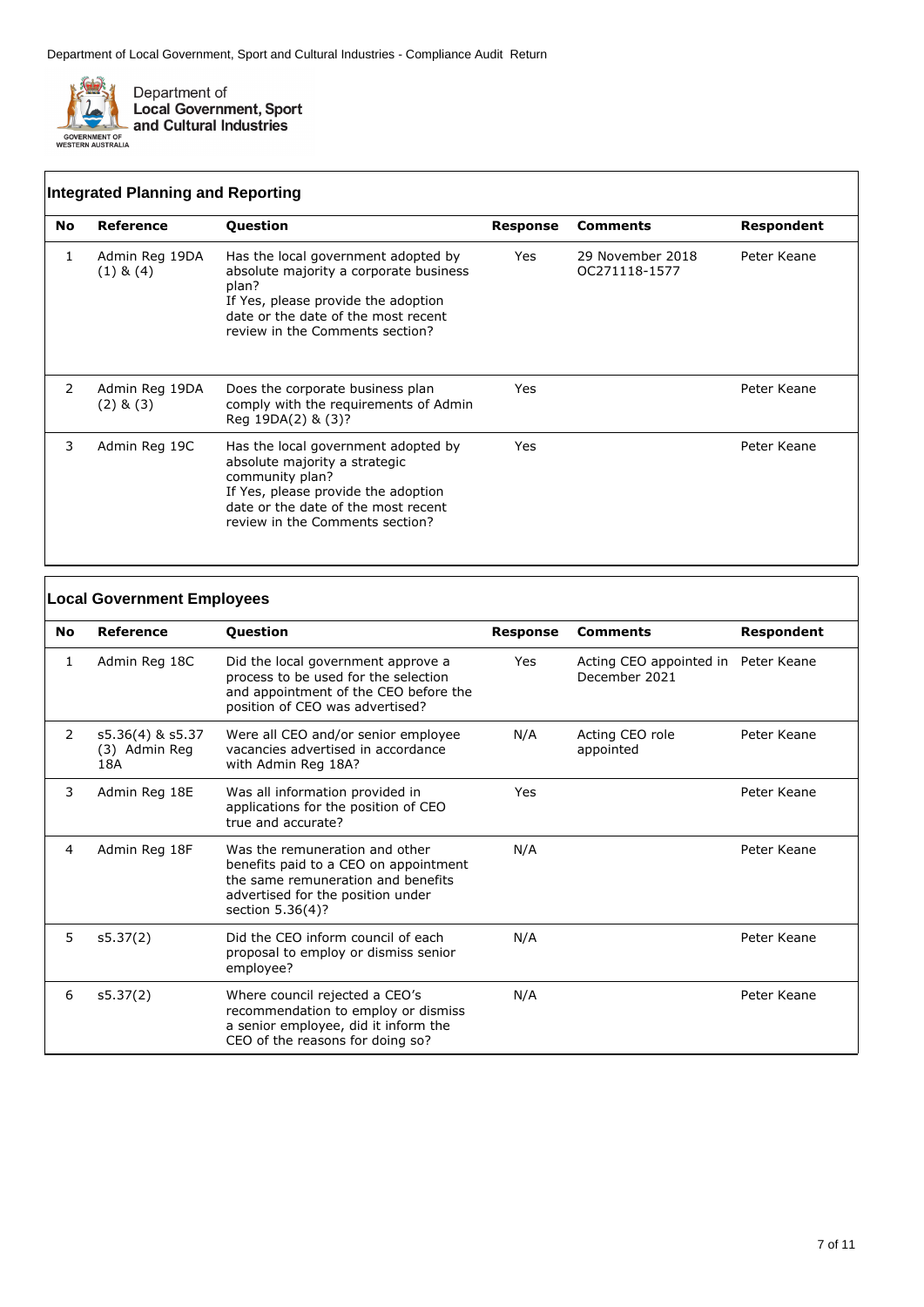

## **Official Conduct**

| No | Reference         | <b>Question</b>                                                                                                                                                                                                                                                                       | Response | <b>Comments</b>                               | Respondent  |
|----|-------------------|---------------------------------------------------------------------------------------------------------------------------------------------------------------------------------------------------------------------------------------------------------------------------------------|----------|-----------------------------------------------|-------------|
|    | s5.120            | Has the local government designated a<br>senior employee as defined by section<br>5.37 to be its complaints officer?                                                                                                                                                                  | Yes      |                                               | Peter Keane |
| 2  | $s5.121(1)$ & (2) | Has the complaints officer for the local<br>government maintained a register of<br>complaints which records all<br>complaints that resulted in a finding<br>under section $5.110(2)(a)?$ Does the<br>complaints register include all<br>information required by section 5.121<br>(2)? | Yes      | Yes as per the Local<br>Government Act s5.110 | Peter Keane |
| 3  | s5.121(3)         | Has the CEO published an up-to-date<br>version of the register of the<br>complaints on the local government's<br>official website?                                                                                                                                                    | No.      | Not published                                 | Peter Keane |

## **Optional Questions**

| <b>No</b>      | <b>Reference</b>    | Question                                                                                                                                                                                                                                                                                                                                                                     | <b>Response</b> | <b>Comments</b>                                                                | <b>Respondent</b> |
|----------------|---------------------|------------------------------------------------------------------------------------------------------------------------------------------------------------------------------------------------------------------------------------------------------------------------------------------------------------------------------------------------------------------------------|-----------------|--------------------------------------------------------------------------------|-------------------|
| $\mathbf{1}$   | Financial<br>(2)(c) | Did the CEO review the<br>Management Reg 5 appropriateness and effectiveness of<br>the local government's financial<br>management systems and procedures<br>in accordance with Financial<br>Management Reg $5(2)(c)$ within the<br>three years prior to 31 December<br>2021?<br>If yes, please provide the date of<br>council's resolution to accept the<br>report.          | Yes             |                                                                                | Peter Keane       |
| 2              | Audit Reg 17        | Did the CEO review the<br>appropriateness and effectiveness of<br>the local government's systems and<br>procedures in relation to risk<br>management, internal control and<br>legislative compliance in accordance<br>with Audit Reg 17 within the three<br>years prior to 31 December 2021?<br>If yes, please provide date of council's<br>resolution to accept the report. | Yes             |                                                                                | Peter Keane       |
| 3              | s5.87C              | Where a disclosure was made under<br>sections 5.87A or 5.87B, was the<br>disclosure made within 10 days after<br>receipt of the gift? Did the disclosure<br>include the information required by<br>section 5.87C?                                                                                                                                                            | N/A             |                                                                                | Peter Keane       |
| $\overline{4}$ | $s5.90A(2)$ & $(5)$ | Did the local government prepare,<br>adopt by absolute majority and publish<br>an up-to-date version on the local<br>government's website, a policy dealing<br>with the attendance of council<br>members and the CEO at events?                                                                                                                                              | N/A             | No events were attended Peter Keane<br>to by the CEO or council<br>during 2021 |                   |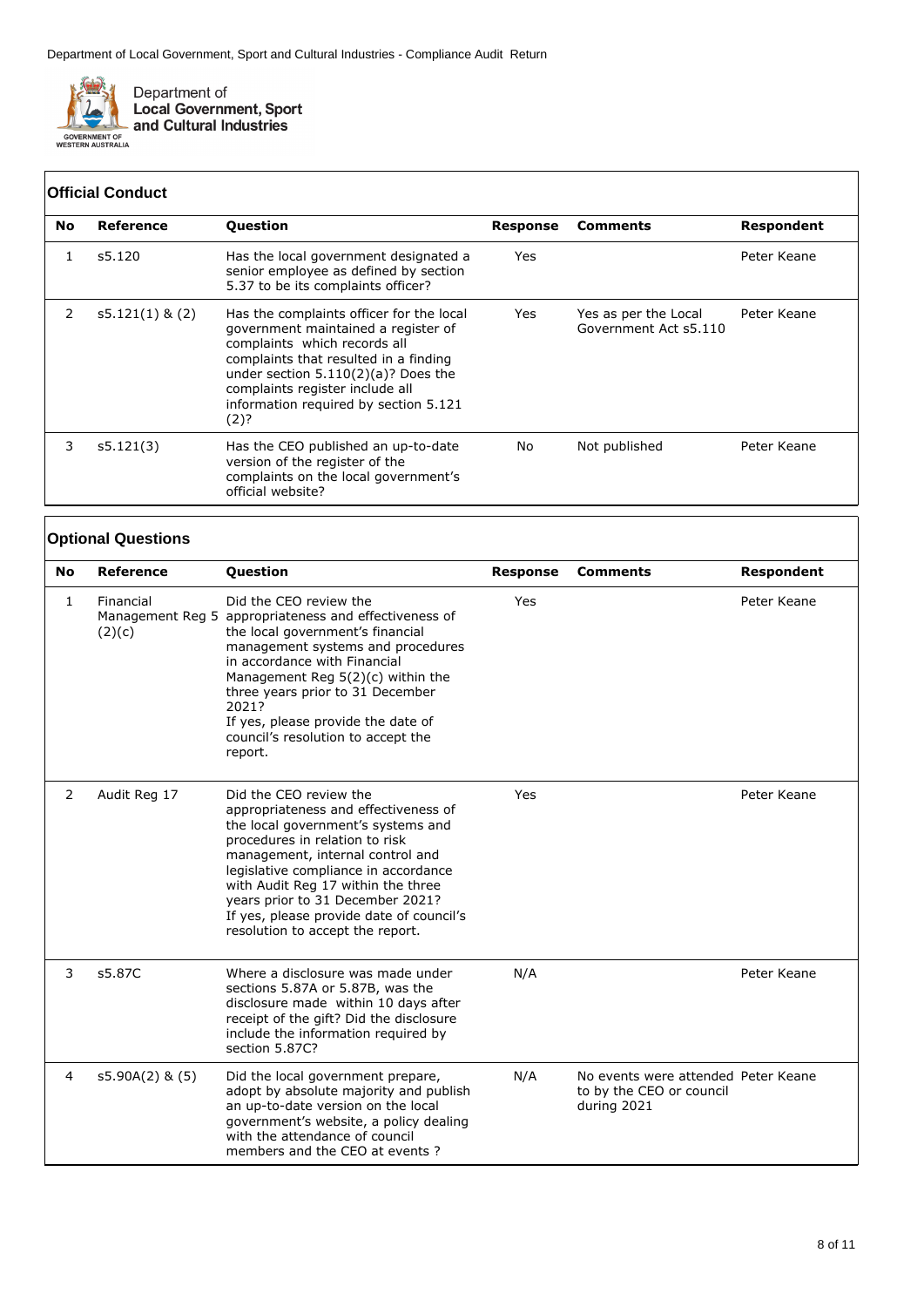

 $\sqrt{2}$ 

Department of<br>Local Government, Sport<br>and Cultural Industries

| <b>No</b> | Reference                   | <b>Question</b>                                                                                                                                                                                                  | <b>Response</b> | <b>Comments</b>                                                                                                                                                              | Respondent  |
|-----------|-----------------------------|------------------------------------------------------------------------------------------------------------------------------------------------------------------------------------------------------------------|-----------------|------------------------------------------------------------------------------------------------------------------------------------------------------------------------------|-------------|
| 5         | s5.96A(1), (2), (3)<br>&(4) | Did the CEO publish information on the<br>local government's website in<br>accordance with sections 5.96A(1),<br>$(2)$ , $(3)$ , and $(4)$ ?                                                                     | N/A             | No events were attended. Peter Keane<br>to by the CEO or council<br>during 2021                                                                                              |             |
| 6         | s5.128(1)                   | Did the local government prepare and<br>adopt (by absolute majority) a policy in<br>relation to the continuing professional<br>development of council members?                                                   | No              | Unable to partake in any Peter Keane<br>professional<br>development and<br>training due to a lack of<br>courses and travel<br>available in 2021 due to<br>COVID restrictions |             |
| 7         | s5.127                      | Did the local government prepare a<br>report on the training completed by<br>council members in the 2020/2021<br>financial year and publish it on the<br>local government's official website by<br>31 July 2021? | N/A             |                                                                                                                                                                              | Peter Keane |
| 8         | s6.4(3)                     | By 30 September 2021, did the local<br>government submit to its auditor the<br>balanced accounts and annual financial<br>report for the year ending 30 June<br>2021?                                             | Yes             |                                                                                                                                                                              | Peter Keane |
| 9         | s.6.2(3)                    | When adopting the annual budget, did<br>the local government take into account<br>all it's expenditure, revenue and<br>income?                                                                                   | Yes             |                                                                                                                                                                              | Peter Keane |

| <b>Tenders for Providing Goods and Services</b> |                                      |                                                                                                                                                                                                                                                                                                                   |                 |                                                          |             |
|-------------------------------------------------|--------------------------------------|-------------------------------------------------------------------------------------------------------------------------------------------------------------------------------------------------------------------------------------------------------------------------------------------------------------------|-----------------|----------------------------------------------------------|-------------|
| <b>No</b>                                       | Reference                            | <b>Question</b>                                                                                                                                                                                                                                                                                                   | <b>Response</b> | <b>Comments</b>                                          | Respondent  |
| 1                                               | (3)                                  | F&G Reg 11A(1) & Did the local government comply with<br>its current purchasing policy [adopted<br>under F&G Reg 11A(1) & (3)] in<br>relation to the supply of goods or<br>services where the consideration under<br>the contract was, or was expected to<br>be, \$250,000 or less or worth<br>\$250,000 or less? | Yes             |                                                          | Peter Keane |
| 2                                               |                                      | s3.57 F&G Reg 11 Subject to F&G Reg 11(2), did the local<br>government invite tenders for all<br>contracts for the supply of goods or<br>services where the consideration under<br>the contract was, or was expected to<br>be, worth more than the consideration<br>stated in F&G Reg $11(1)$ ?                   | Yes             |                                                          | Peter Keane |
| 3                                               | F&G Regs 11(1),<br>$(3)$ , and $(4)$ | When regulations $11(1)$ , $12(2)$ or 13<br>12(2), 13, & 14(1), required tenders to be publicly invited,<br>did the local government invite tenders<br>via Statewide public notice in<br>accordance with F&G Reg 14(3) and<br>$(4)$ ?                                                                             | Yes             |                                                          | Peter Keane |
| $\overline{4}$                                  | <b>F&amp;G Reg 12</b>                | Did the local government comply with<br>F&G Reg 12 when deciding to enter<br>into multiple contracts rather than a<br>single contract?                                                                                                                                                                            | N/A             | BHRC did not enter into<br>multiple contracts in<br>2021 | Peter Keane |

٦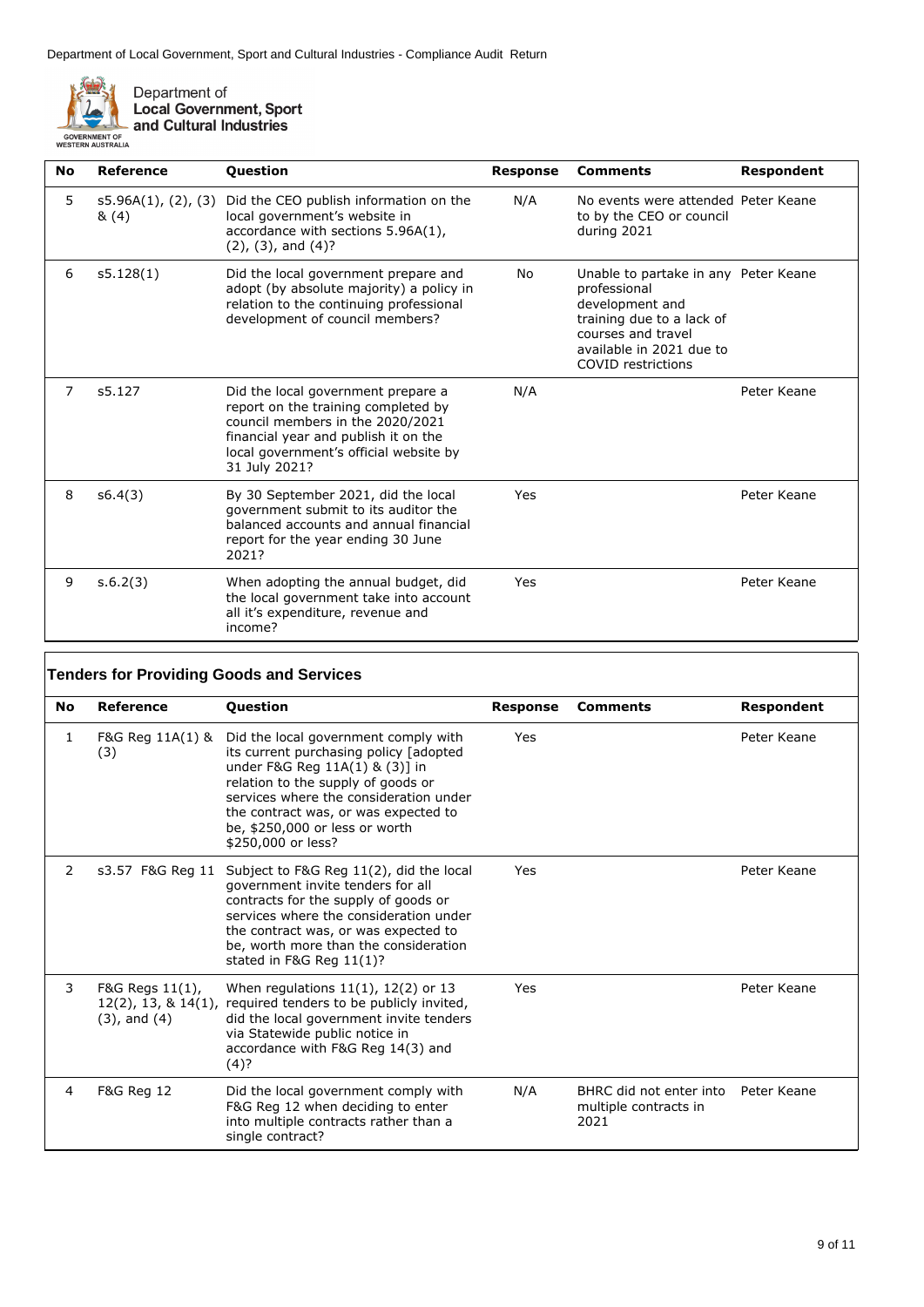

Department of<br>Local Government, Sport<br>and Cultural Industries

| No             | <b>Reference</b>                   | Question                                                                                                                                                                                                                                                                 | <b>Response</b> | <b>Comments</b>                                                                                                   | Respondent  |
|----------------|------------------------------------|--------------------------------------------------------------------------------------------------------------------------------------------------------------------------------------------------------------------------------------------------------------------------|-----------------|-------------------------------------------------------------------------------------------------------------------|-------------|
| 5              | F&G Reg 14(5)                      | If the local government sought to vary<br>the information supplied to tenderers,<br>was every reasonable step taken to<br>give each person who sought copies of<br>the tender documents or each<br>acceptable tenderer notice of the<br>variation?                       | Yes             |                                                                                                                   | Peter Keane |
| 6              | F&G Regs 15 & 16                   | Did the local government's procedure<br>for receiving and opening tenders<br>comply with the requirements of F&G<br>Regs 15 and 16?                                                                                                                                      | Yes             |                                                                                                                   | Peter Keane |
| $\overline{7}$ | F&G Reg 17                         | Did the information recorded in the<br>local government's tender register<br>comply with the requirements of F&G<br>Reg 17 and did the CEO make the<br>tenders register available for public<br>inspection and publish it on the local<br>government's official website? | Yes             |                                                                                                                   | Peter Keane |
| 8              | F&G Reg 18(1)                      | Did the local government reject any<br>tenders that were not submitted at the<br>place, and within the time, specified in<br>the invitation to tender?                                                                                                                   | N/A             | All tenders were<br>received at the correct<br>location and time<br>specified in the invitation<br>to tender      | Peter Keane |
| 9              | F&G Reg 18(4)                      | Were all tenders that were not rejected<br>assessed by the local government via a<br>written evaluation of the extent to<br>which each tender satisfies the criteria<br>for deciding which tender to accept?                                                             | Yes             |                                                                                                                   | Peter Keane |
| 10             | F&G Reg 19                         | Did the CEO give each tenderer written<br>notice containing particulars of the<br>successful tender or advising that no<br>tender was accepted?                                                                                                                          | Yes             |                                                                                                                   | Peter Keane |
| 11             | F&G Regs 21 & 22                   | Did the local government's advertising<br>and expression of interest processes<br>comply with the requirements of F&G<br>Regs 21 and 22?                                                                                                                                 | N/A             |                                                                                                                   | Peter Keane |
| 12             | F&G Reg 23(1) &<br>(2)             | Did the local government reject any<br>expressions of interest that were not<br>submitted at the place, and within the<br>time, specified in the notice or that<br>failed to comply with any other<br>requirement specified in the notice?                               | N/A             |                                                                                                                   | Peter Keane |
| 13             | F&G Reg 23(3) &<br>(4)             | Were all expressions of interest that<br>were not rejected under F&G Reg 23<br>$(1)$ & $(2)$ assessed by the local<br>government? Did the CEO list each<br>person as an acceptable tenderer?                                                                             | N/A             |                                                                                                                   | Peter Keane |
| 14             | <b>F&amp;G Reg 24</b>              | Did the CEO give each person who<br>submitted an expression of interest a<br>notice in writing of the outcome in<br>accordance with F&G Reg 24?                                                                                                                          | N/A             |                                                                                                                   | Peter Keane |
| 15             | F&G Regs 24AD(2)<br>& (4) and 24AE | Did the local government invite<br>applicants for a panel of pre-qualified<br>suppliers via Statewide public notice in<br>accordance with F&G Reg 24AD(4) and<br>24AE?                                                                                                   | N/A             | BHRC did not invite<br>prospective applicants to<br>participate in a per-<br>qualified suppliers panel<br>in 2021 | Peter Keane |